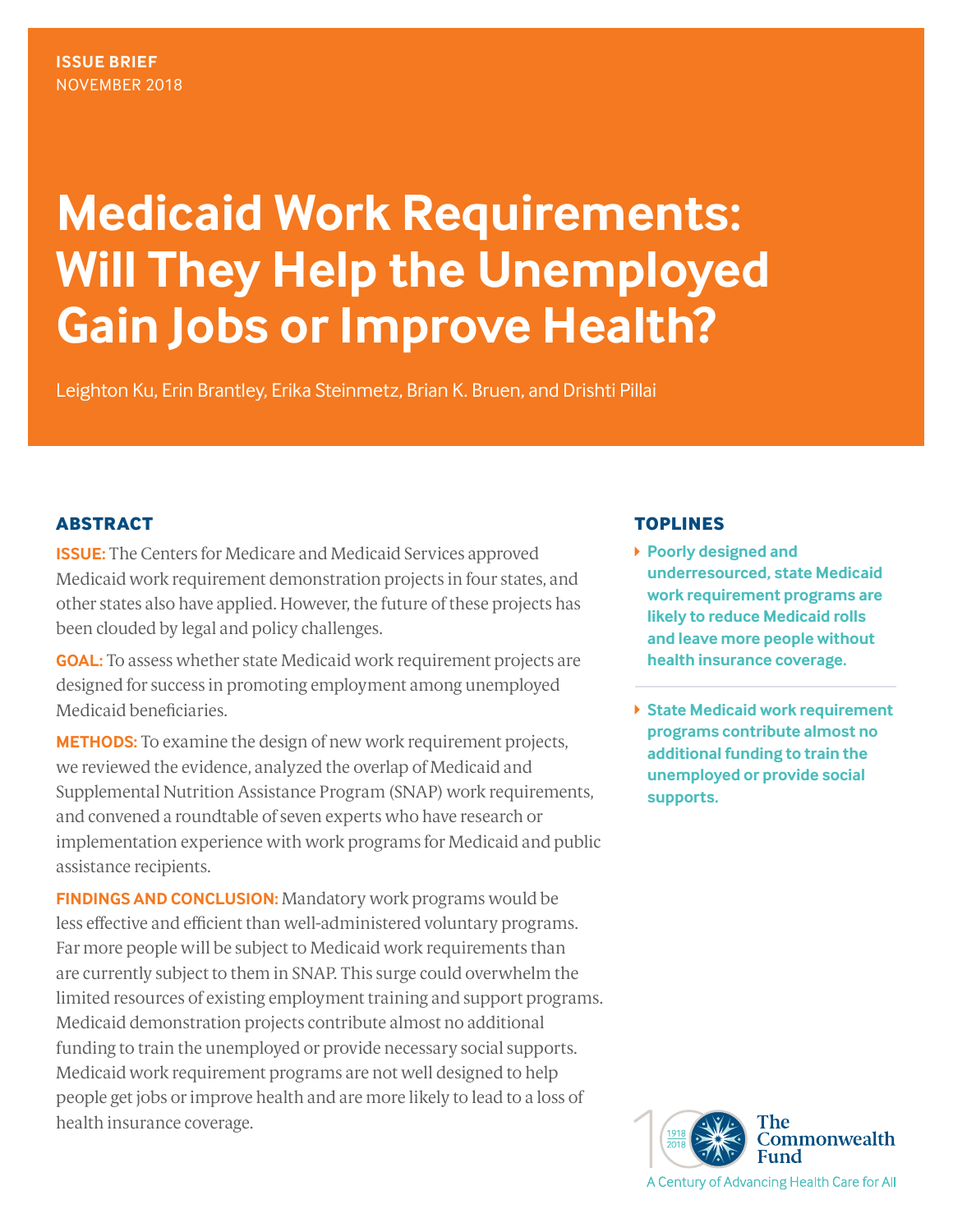#### <span id="page-1-0"></span>**BACKGROUND**

In April 2018, President Donald Trump ordered several federal agencies to enforce existing work requirements for Medicaid and develop new work programs.<sup>1</sup> Work requirements have been in effect in the Temporary Assistance for Needy Families (TANF) program and Supplemental Nutrition Assistance Program (SNAP) for many years. This is the first time they have been applied to the Medicaid program. In January 2018, the Centers for Medicare and Medicaid Services (CMS) solicited state proposals for Medicaid work requirements under Section 1115 demonstration project authority, with the stated goal of improving health by increasing beneficiaries' employment.[2](#page-7-0) CMS rapidly approved four state projects (Arkansas, Indiana, Kentucky, and New Hampshire); several additional state proposals have been submitted or are in planning. Architects of these proposals expect that the requirements will help low-income unemployed adults gain employment and reduce dependency. Work requirements address the concern that Medicaid discourages adults from working,<sup>3</sup> although evidence from the Oregon Health Insurance Experiment indicates that Medicaid does not significantly harm employment status[.4](#page-7-0)

In June 2018, a federal court struck down CMS approval of Kentucky's project, preventing its implementation. The decision is likely to be appealed.<sup>5</sup> CMS then opened a new round of public comments on Kentucky's project; most comments opposed it.<sup>6</sup>

Arkansas implemented its mandatory work project in June 2018; it continues despite a court challenge[.7](#page-7-0) Affected beneficiaries who do not report that they worked or were exempt for three months lose coverage for the rest of the calendar year. Among the first 25,800 beneficiaries who have been subject to the requirement for three months, more than 4,500 lost Medicaid coverage.[8](#page-7-0) Those who lost coverage may have been unaware of the new requirements and could have had work or an exemption that they did not convey to the state[.9](#page-7-0) More recent analyses indicate that over 12 months, this could cause 31,000 to 48,000 Arkansans to lose Medicaid[.10](#page-7-0)

This brief addresses the design and administration of Medicaid work requirement programs and their potential to increase employment. It focuses on two areas: whether mandatory work requirement programs are an effective way to boost employment, and if the current employment and training infrastructure can support a major influx of Medicaid beneficiaries newly subject to work requirements. To examine these issues, we convened a roundtable of experts with both research and implementation experience with work programs for Medicaid and public assistance recipients; see [How We](#page-6-0)  [Conducted This Study](#page-6-0).

#### **FINDINGS**

Under CMS' "community engagement" policy, states may require adult Medicaid beneficiaries to work or be engaged in work-related activities, unless they are elderly, disabled, or pregnant. States are permitted to let work-related activities like job search, training, or volunteering count for part of the requirement; Arkansas, for example, allows 39 hours of job search activities to count toward the 80-hour monthly work requirement.<sup>11</sup> Those who do not comply will lose Medicaid coverage and could be barred from reentry for some period. While CMS encouraged states to help beneficiaries gain job skills, it does not allow Medicaid funds to be used for job training or related support services, such as transportation or child care. CMS instead recommended that Medicaid dovetail with existing work programs, like TANF or SNAP. Exhibit 1 compares federal Medicaid, SNAP, and TANF work requirements.

The basic theory behind Medicaid work requirements conditioning benefits on employment — has been tested before and has not been shown to improve long-term economic well-being. A recent White House report stated that research shows that welfare-to-work programs led to improved employment and earnings.<sup>12</sup> But research suggests that successful programs included components of job training, education, and earnings supplements[.13](#page-7-0) They require intensive resources to help develop job skills, but such resources are not required by federal policies. Moreover, independent analyses of the same studies cited by the White House found that while welfare-to-work programs may help expedite employment in the short run, they do not meaningfully improve beneficiaries' long-term employment or earnings<sup>14</sup> or improve their health.<sup>15</sup>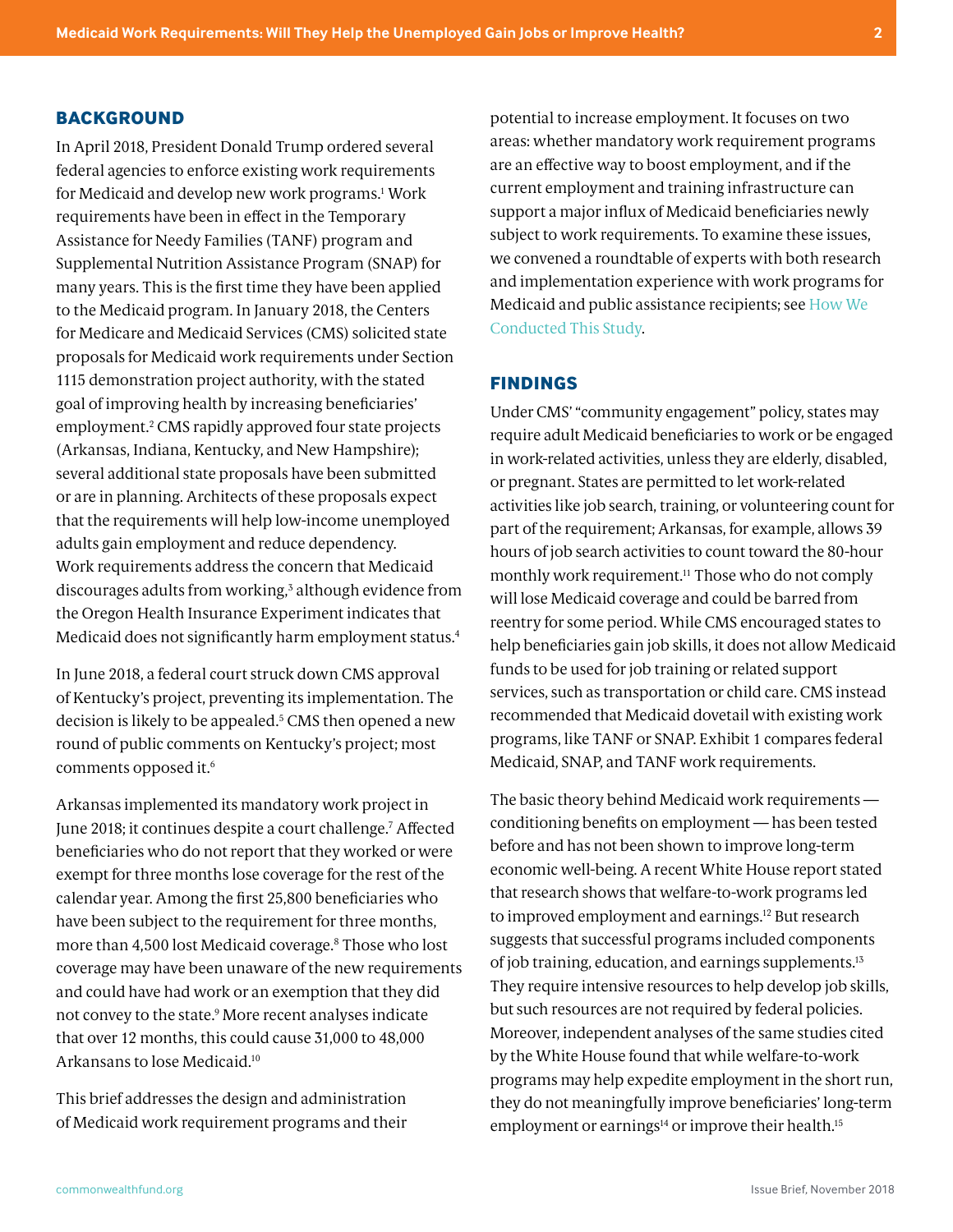|                                                                       | <b>TANF Block Grant</b>                                                                                                                                                                                                                                    | <b>SNAP</b>                                                                                                                                                                                                                                                                                                                                                                               | <b>Medicaid</b>                                                                                                                                                                                                                                                                                                                              |
|-----------------------------------------------------------------------|------------------------------------------------------------------------------------------------------------------------------------------------------------------------------------------------------------------------------------------------------------|-------------------------------------------------------------------------------------------------------------------------------------------------------------------------------------------------------------------------------------------------------------------------------------------------------------------------------------------------------------------------------------------|----------------------------------------------------------------------------------------------------------------------------------------------------------------------------------------------------------------------------------------------------------------------------------------------------------------------------------------------|
| Who can be required<br>to work?                                       | TANF parents must engage<br>in work activities. States<br>determine specific policies,<br>but federal rules set work<br>participation rate targets. The<br>U.S. Department of Health and<br>Human Services may sanction<br>states for not meeting targets. | Nonelderly, nondisabled adults<br>must register for work. All<br>18-49-year-old able-bodied<br>adults without dependents<br>(ABAWDs) must meet work<br>activities for at least 20 hours<br>per week. Otherwise SNAP<br>limited to three months out of<br>every three years.<br>Many states waived ABAWD<br>rules when unemployment<br>rates were high; these waivers<br>are now expiring. | States may establish work<br>requirements through Section<br>1115 demonstration programs.<br>Federal criteria exempt<br>children, elderly, disabled,<br>pregnant, and those meeting<br>or exempt from TANF or SNAP<br>work requirements. States may<br>exempt others.<br>Encourages coordination<br>with TANF and SNAP work<br>requirements. |
| Employment, training,<br>and supportive services<br>funding available | States can use TANF funds<br>for employment and training<br>programs, child care, and cash<br>assistance.                                                                                                                                                  | SNAP has dedicated<br>employment and training<br>funds, including child care, etc.                                                                                                                                                                                                                                                                                                        | Medicaid funds cannot be used<br>for this purpose.                                                                                                                                                                                                                                                                                           |

## <span id="page-2-0"></span>Exhibit 1. Comparison of Work Requirements in TANF, SNAP, and Medicaid

Data: Heather Hahn et al., *[Work Requirements in Social Safety Net Programs: A Status Report of Work Requirements in TANF, SNAP, Housing Assistance, and](https://www.urban.org/research/publication/work-requirements-social-safety-net-programs-status-report-work-requirements-tanf-snap-housing-assistance-and-medicaid)  [Medicaid](https://www.urban.org/research/publication/work-requirements-social-safety-net-programs-status-report-work-requirements-tanf-snap-housing-assistance-and-medicaid)* (Urban Institute, Dec. 2017).

Note: TANF = Temporary Assistance for Needy Families; SNAP = Supplemental Nutrition Assistance Program.

Early analyses have examined the potentially harmful effects of Medicaid work requirements, particularly the loss of health insurance coverage and access.<sup>16</sup> Early data from Arkansas, the only state that has implemented Medicaid work requirements thus far, demonstrate the validity of those analyses.<sup>17</sup>

## **Mandatory Work Programs: Unnecessary and Poorly Targeted**

In justifying its policy for mandatory Medicaid work requirements, CMS stated that voluntary programs, already allowable, did not sufficiently motivate beneficiaries to seek employment[.18](#page-8-0) A key example was Indiana's Gateway to Work program, originally a voluntary program. Between March 2015 and January 2016, Indiana sent more than 300,000 letters to Medicaid recipients informing them about the Gateway to Work program, but only 551 work orientation visits took place[.19](#page-8-0)

However, evidence from Montana indicates that voluntary programs can succeed in promoting work without a threat to Medicaid coverage. The difference may be found in design and implementation. Montana adopted a successful voluntary program (HELP-Link) for newly eligible Medicaid beneficiaries. Recruitment was

incorporated into enrollment processes; new enrollees are asked to complete an assessment of employment status and barriers to work. Staff select beneficiaries for outreach based on their circumstances. They contact them by telephone to suggest a personalized assessment and make an appointment to develop an individual employment plan. The state provides services such as job search, credit assistance and on-the-job training where appropriate[.20](#page-8-0)

During the first six months, among the 94,000 Montana residents newly enrolled in Medicaid, this targeted, personalized approach led 22,000 to receive job services from the state and 2,500 to receive one-onone employment training services, according to Jessica Rhoades, who oversees HELP-Link. Among those who completed training, 91 percent found work.<sup>21</sup> These levels are particularly noteworthy given that four-fifths of Montanans who receive Medicaid already live in working households. Montana has experienced a 9 percent increase in employment among the nondisabled Medicaid population and a 6 percent increase in employment among Medicaid enrollees with disabilities. [22](#page-8-0)

In contrast, CMS does not require Section 1115 work requirement states to notify beneficiaries about work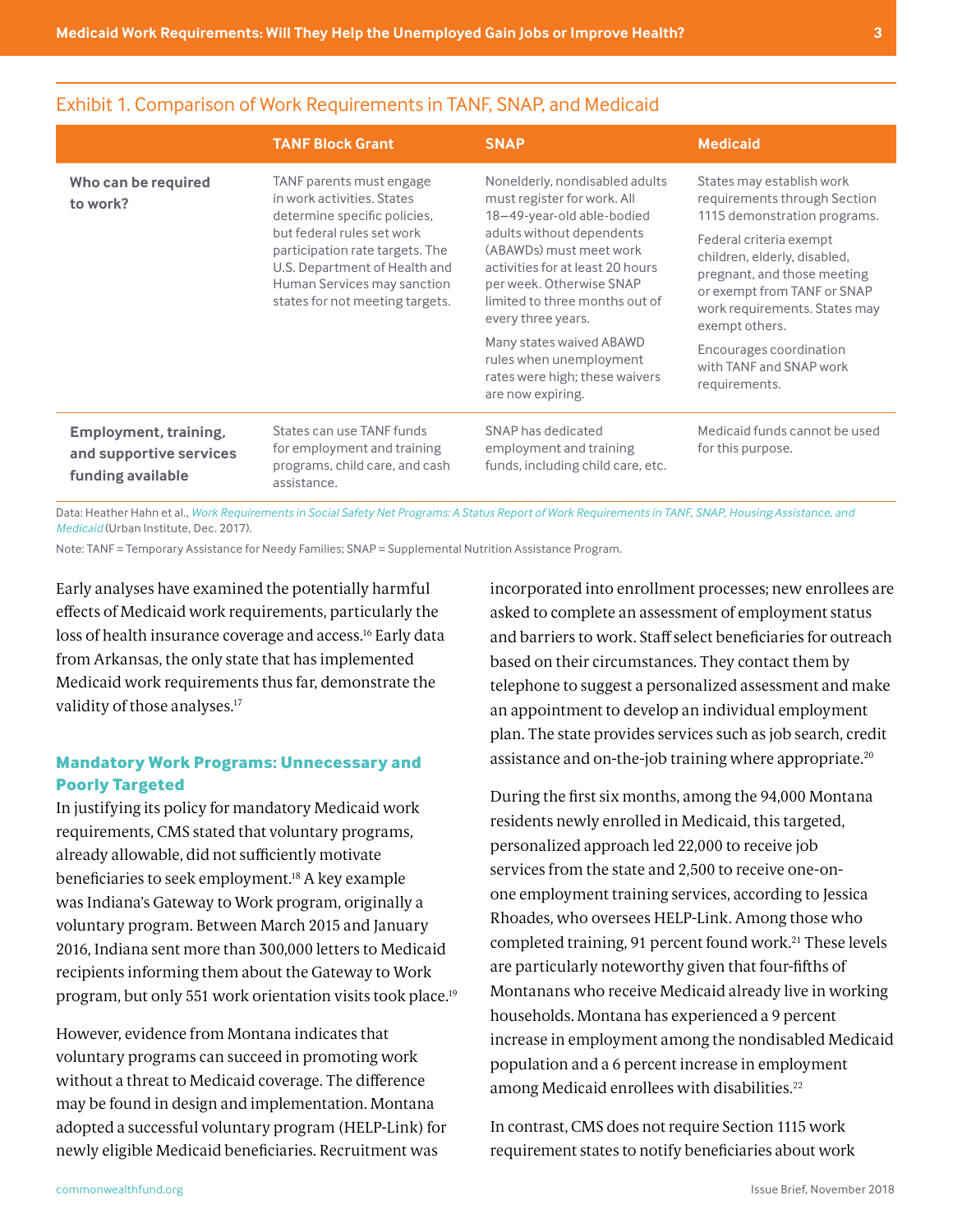<span id="page-3-0"></span>services in person or by telephone or to focus resources on those most likely to be helped. For example, although Arkansas has taken steps to inform beneficiaries of the new requirements, many continue to be unaware of the changes.[23](#page-8-0) One telephone outreach effort attempted to reach beneficiaries who likely needed to report their work effort; only about 20 percent were successfully contacted.<sup>24</sup>

Mandatory programs are an inefficient use of limited resources[.25](#page-8-0) Rather than targeting resources more appropriately, everyone is treated equally: those who need only a little help (because they are educated and have job skills and transportation) and those who need more help (because they have serious employment barriers and very limited skills or experience). The administrative resources needed to track participation for all beneficiaries are substantial; case workers often spend significant time tracking recipients' work-activity hours for compliance with SNAP and TANF requirements.<sup>[26](#page-8-0)</sup> Montana's more carefully designed and implemented voluntary program appears to be more successful in helping the unemployed find jobs. The voluntary program allows limited resources to be spent on helping people address barriers to work, rather than on tracking compliance. For example, existing workforce programs can be used for tuition support for community college classes.<sup>[27](#page-8-0)</sup>

Finally, Medicaid work requirements might not actually lead people to look harder for work. A recent study found that among Kansans potentially affected by a work requirement, only 11 percent said it would have any effect on their job search[.28](#page-8-0) Nearly all Medicaid beneficiaries who could work were either already employed or seeking employment.[29](#page-8-0)

Medicaid work requirements are not resourced to help people find employment; however, they are likely to lead to substantial loss of health insurance coverage. When work requirements have been imposed on SNAP or TANF participants, many quickly lost benefits.[30](#page-8-0) Adverse publicity could deter eligible people from even applying to Medicaid, which has occurred with TANF participants in the past.<sup>[31](#page-8-0)</sup>

In Arkansas, a substantial fraction of the initial group affected by work requirements has already lost coverage. Arkansas is phasing in work requirements for those

ages 30 to 49 in 2018 and those ages 19 to 29 in 2019. In each of the first three months, more than one-quarter of the targeted population did not comply with the requirement.[32](#page-8-0) In September, 17 percent (4,353) of the initial 25,815 people required to meet or demonstrate an exemption from the work requirement reached three months of noncompliance and lost coverage. As more people are targeted by the project, the number who lose coverage will swell. Around 167,000 will be required to meet or demonstrate an exemption by mid-2019.<sup>[33](#page-8-0)</sup>

## **More People Potentially Targeted by Work Requirements**

CMS policy greatly expands the target population of low-income adults who could be required to demonstrate that they either comply with or are exempt from work requirements for one or more benefits that they receive. Medicaid work requirements would apply to a much larger target population than SNAP or TANF requirements for several reasons. Medicaid has more enrollees than SNAP, and while CMS permits Medicaid to include adults with children, SNAP excludes parents. CMS lets Medicaid include a broader age range, up to age 64. People who have not met requirements are most at risk. But those who are working or potentially exempt also could lose coverage if they fail to report this information.

Exhibit 2 illustrates the number of adults who are in the target population for Medicaid and/or SNAP work requirements, as delineated by federal guidelines, in the four states currently approved by CMS (Arkansas, Indiana, Kentucky, and New Hampshire). In Medicaid, these are nonpregnant, nondisabled adults ages 19 to 64. The SNAP requirement applies to childless, nondisabled adults ages 19 to 49. There are 512,000 people who potentially are subject to SNAP work requirements: 273,000 enrolled in both Medicaid and SNAP, and 239,000 who participate in SNAP alone. Some 1.55 million adults potentially are newly subject to work requirements for Medicaid, three times more than the number who already are subject to SNAP work requirements. This surge in volume is likely to strain the capacity of the employment and training infrastructure.

Our analyses describe those who could be required to work under federal criteria, since states may establish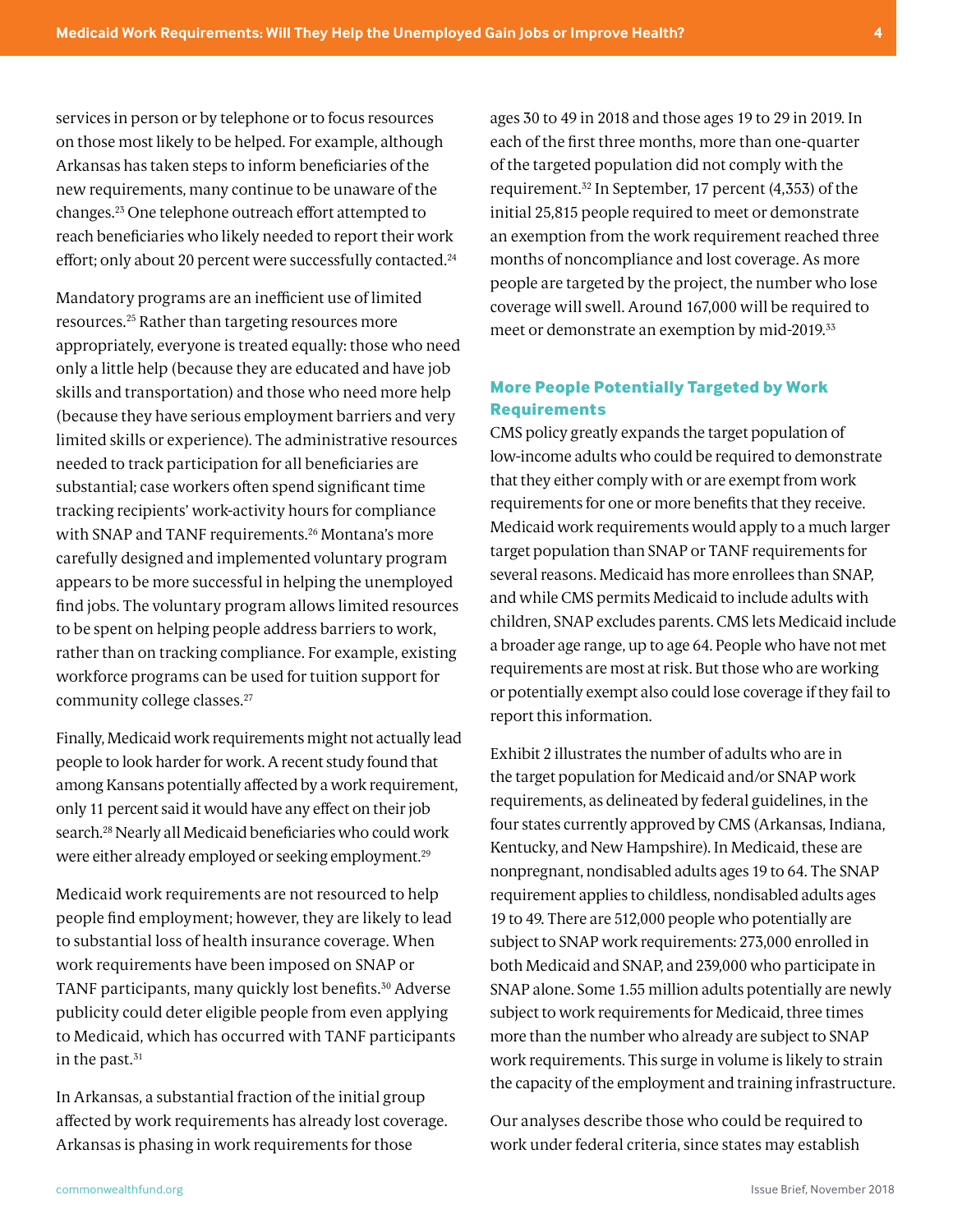## <span id="page-4-0"></span>-<br>Exhibit 2. How Many Adults in Arkansas, Indiana, Kentucky, and New Hampshire Are Potentially Subject to Medicaid and/or SNAP Work Requirements?



Data: George Washington University analyses of 2016 American Community Survey data.

Notes: Based on broad federal work requirement guidelines. Excludes children, those age 65 or older, people with disabilities, and pregnant women.

broader exemptions in Medicaid or may seek or end SNAP waivers within the framework of federal rules. After adjustments for existing state criteria, the number of adults newly subject to Medicaid work requirements still exceeds the number subject to SNAP work requirements.<sup>[34](#page-8-0)</sup>

## **Too Few Resources for Effective Employment and Training Services**

Despite the falling unemployment rate, Medicaid beneficiaries who currently are unemployed may need assistance in finding employment or overcoming barriers to work. An estimated 74 percent of Kentuckians and 78 percent of Arkansans who are not currently working and will be required to meet Medicaid work requirements face several challenges. They either lack a high school diploma, do not have access to either a vehicle or internet in their household, or are affected by their own or a family member's serious health limitation.[35](#page-9-0) Other potential barriers include caring for dependents, older age, or a criminal record. Furthermore, unlike SNAP work

icaid or may seek or end state or all requirements, Medicaid work requirements would not be the Unemployed Stat suspended when unemployment is high.

> Employment and training services have limited resources to assist people in addressing these and other barriers to job search and employment. Existing resources will be stretched over a much larger pool of people in states that implement Medicaid work requirements. Russell Sykes, a former program human services administrator in New York, noted:

Funding is critical to conduct proper assessment and assign clients to appropriate activities such as education and sector-based training. . . . Funds are critical to actual job placement and helping clients navigating problems both before and after getting a job. . . . Expanding work requirements in other programs will be very resource dependent, if the goal is truly to get clients into jobs instead of simply imposing sanctions[.36](#page-9-0)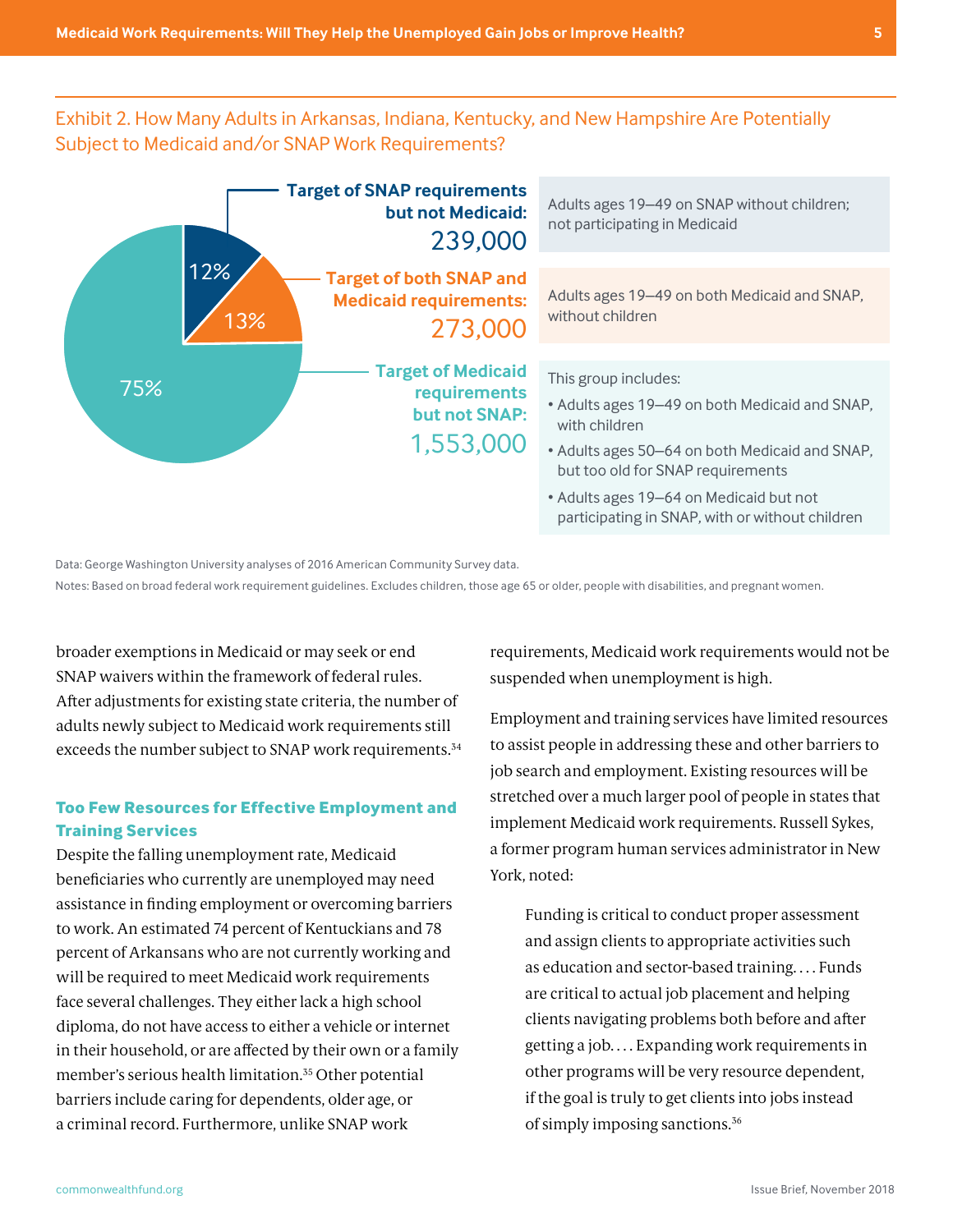<span id="page-5-0"></span>As CMS prohibits Medicaid funds from being used for training or support services, it is reasonable to question where these resources will come from.

The cost of successful employment and training services varies, but clearly is much higher than currently available resources allow. Some people with prior job skills, a good education, and no major job-hunting barriers may need little help. Those dealing with major skills deficits or serious barriers may need far more help, including supportive services. The cost of TANF work programs in a median state is \$414 per month per participant.<sup>[37](#page-9-0)</sup> A study found that well-tested job skill programs cost from \$7,400 to \$14,200 per participant.<sup>[38](#page-9-0)</sup> Although hundreds of thousands of Medicaid recipients could be subject to work requirements, no substantial investment has been made to help them find work.

Without sufficient funding, states are unable to provide adequate services for unemployed beneficiaries. Offering little else but low-intensity services, such as job search, is unlikely to be successful. A recent assessment of employment and training, conducted for SNAP, concluded that providing a large mandatory population with low-touch services such as job search is unlikely to increase employment very much.<sup>[39](#page-9-0)</sup> Successful strategies include individualized assessments, addressing barriers to employment, and helping participants gain skills and experience; all are more expensive to implement than low-touch services.

Employment and training programs are primarily financed through limited federal funds, with relatively little additional state funding. Three main sources of employment and training funding for public assistance clients are TANF, SNAP's Employment and Training program, and Workforce Innovation and Opportunities Act (WIOA) programs. Each has very limited funding and already is overburdened.

TANF can support employment and training, child care and other services, and cash assistance. However, TANF funding has not increased since 1996, and only 9 percent is allocated for employment services, with another 3 percent for supportive services such as transportation or behavioral services.[40](#page-9-0) SNAP served 21 million

households in 2017. Only \$438 million was available for its employment and training program, or about \$20 per household.[41](#page-9-0) WIOA programs support training referrals, career counseling, job listings, and similar employmentrelated services. However, WIOA services address the needs of diverse target groups, and resources are spread thin. Funding for 2019 WIOA job training grants is 22 percent lower than in 2010 after adjusting for inflation.[42](#page-9-0)

The dearth of funding available for employment services inevitably limits the ability of Medicaid work requirements to offer serious help to beneficiaries. States pursuing Medicaid work requirements have allocated little funding to meet the new demands for services. Kentucky planned to use \$5 million in state funds for Medicaid recipients, as well as \$3.5 million drawn from other federal workforce funding for employment services. However, local workforce administrators noted that much more was needed.[43](#page-9-0) The \$8.5 million in employment service funding is equal to about \$4 per affected person per month. In comparison, because CMS permits Medicaid funds to be used for data systems, a large portion of the \$374 million Kentucky has allocated to implement work requirements will be spent on technology to track compliance[.44](#page-9-0) Similarly, Arkansas budgeted \$6.8 million to upgrade computer systems to track compliance, but less than \$1 million for other functions, mostly provided by federal matching funds.[45](#page-9-0) Early analyses of Arkansas's work requirement program show that job training programs were lacking and that few Medicaid enrollees subject to the new rules were getting help in seeking employment.[46](#page-9-0)

#### **CONCLUSIONS**

A fundamental question is whether work requirements are designed to help beneficiaries improve their opportunities or are structured to sanction beneficiaries in a bid to lower Medicaid program caseloads. Current Medicaid work requirement programs, poorly designed and resourced, are unlikely to help many people find work or become healthier. Instead, the initiatives are more likely to reduce Medicaid rolls and leave more people without health insurance coverage. To address employment barriers in a meaningful way requires careful planning,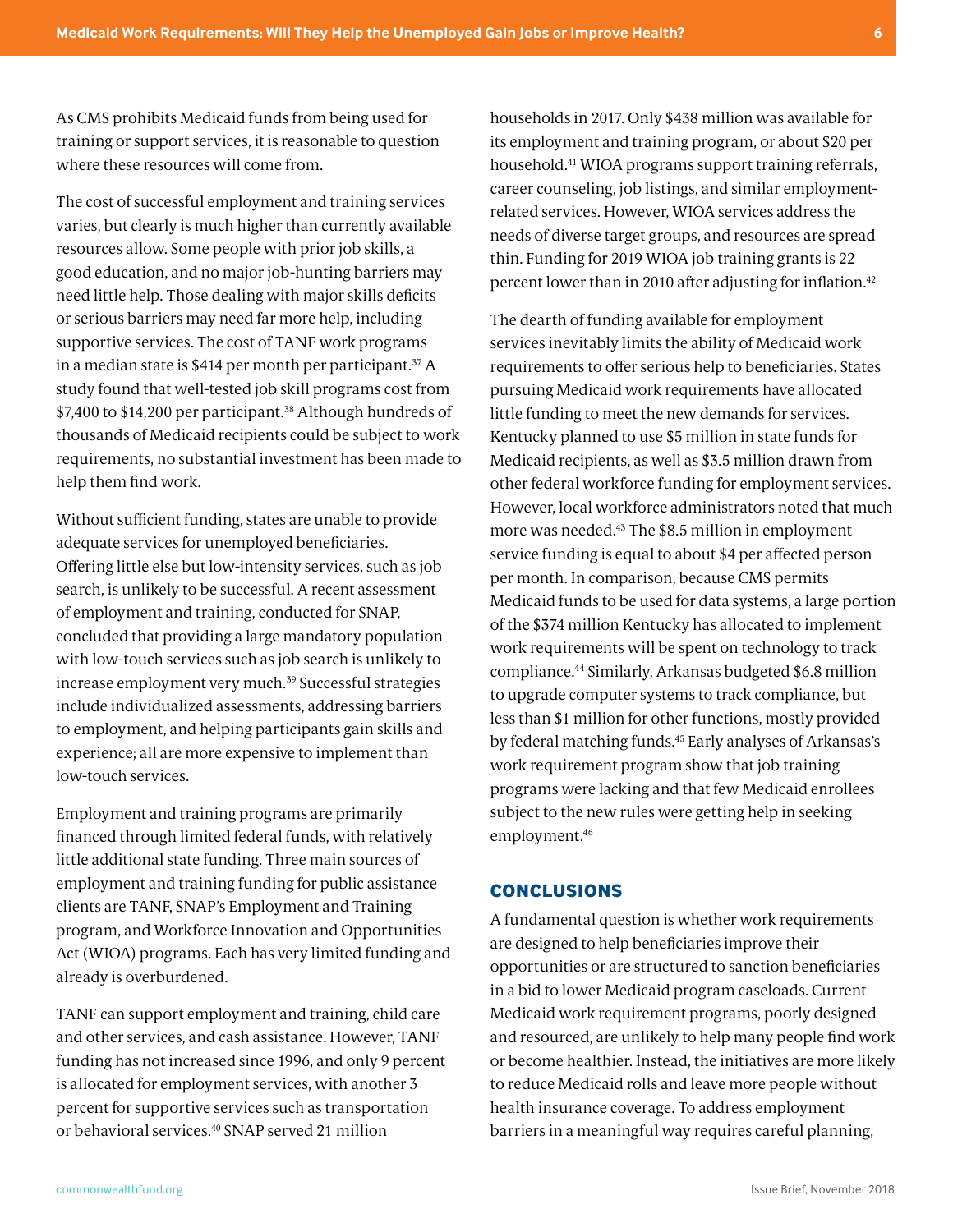<span id="page-6-0"></span>design, implementation, and funding. All these elements are currently lacking in mandatory Medicaid work requirement programs.

Rather than allocating available resources to mandatory work requirement administration, funding might be better spent on initiatives to improve health, such as reducing opioid or tobacco usage, or on well-designed voluntary employment opportunities. Mandatory work requirements are more likely to reduce beneficiaries' insurance coverage and access to health care than improve their earnings or health.

## **HOW WE CONDUCTED THIS STUDY**

### **Analyses of Overlap of Medicaid and SNAP Work Requirements**

The analyses shown in [Exhibit 2](#page-4-0) are based on the 2016 American Community Survey, focusing on Medicaid and SNAP participants ages 19 to 64. Those who were disabled or pregnant were excluded based on receipt of Supplemental Security Income or having a child in the past year. The estimates were done for both the four approved Medicaid states (Arkansas, Indiana, Kentucky, and New Hampshire) and the overall United States. Results are similar for the four states and the nation, although the ratio of Medicaid to SNAP participants is somewhat larger in the four approved states. This is because SNAP eligibility is established at the federal level, all four currently approved states chose to expand Medicaid, while many other states did not. The analyses also found that roughly one-half of SNAP and Medicaid recipients already work 20 hours or more per week and may already meet work requirements. However, many could still lose coverage if their work hours fluctuate or they are unable to document their work status.

The actual number of adults subject to SNAP requirements and state-level Medicaid work requirements will depend on several factors. These include whether SNAP requirements have been waived in some areas, and on additional Medicaid criteria adopted by states (for example, exclusions

for parents with dependent children, more restrictive age limits, or education exemptions). Recent analyses by Yale University researchers comprehensively applied state work requirement criteria. An estimated 814,000 adults are in the target populations subject to work requirements in Arkansas, Indiana, Kentucky, and New Hampshire, according to research based on 2014 Survey on Income and Program Participation data[.47](#page-9-0)

#### **Expert Roundtable**

On May 30, 2018, we convened a panel of experts to help us examine implementation issues related to work requirements and employment and training programs. The experts have extensive experience implementing and/ or studying human services or health policy, allowing us to translate experience gained in work programs in SNAP and TANF to the Medicaid context. We integrated the lessons learned from this meeting with our review of the scholarly and grey literature on work requirements in Medicaid and social service programs.

Experts who participated in the roundtable were:

- Heather Hahn (Urban Institute)
- MaryBeth Musumeci (Henry J. Kaiser Family Foundation)
- LaDonna Pavetti (Center on Budget and Policy Priorities)
- Jessica Rhoades (Health Policy Advisor to Gov. Steve Bullock, Montana)
- Sara Rosenbaum (George Washington University)
- Judith Solomon (Center on Budget and Policy Priorities)
- Russell Sykes (American Public Human Services Association)

In addition, Rachel Nuzum of the Commonwealth Fund participated in the meeting. Project staff from George Washington University included: Leighton Ku, Erin Brantley, Brian Bruen, Erika Steinmetz, and Drishti Pillai.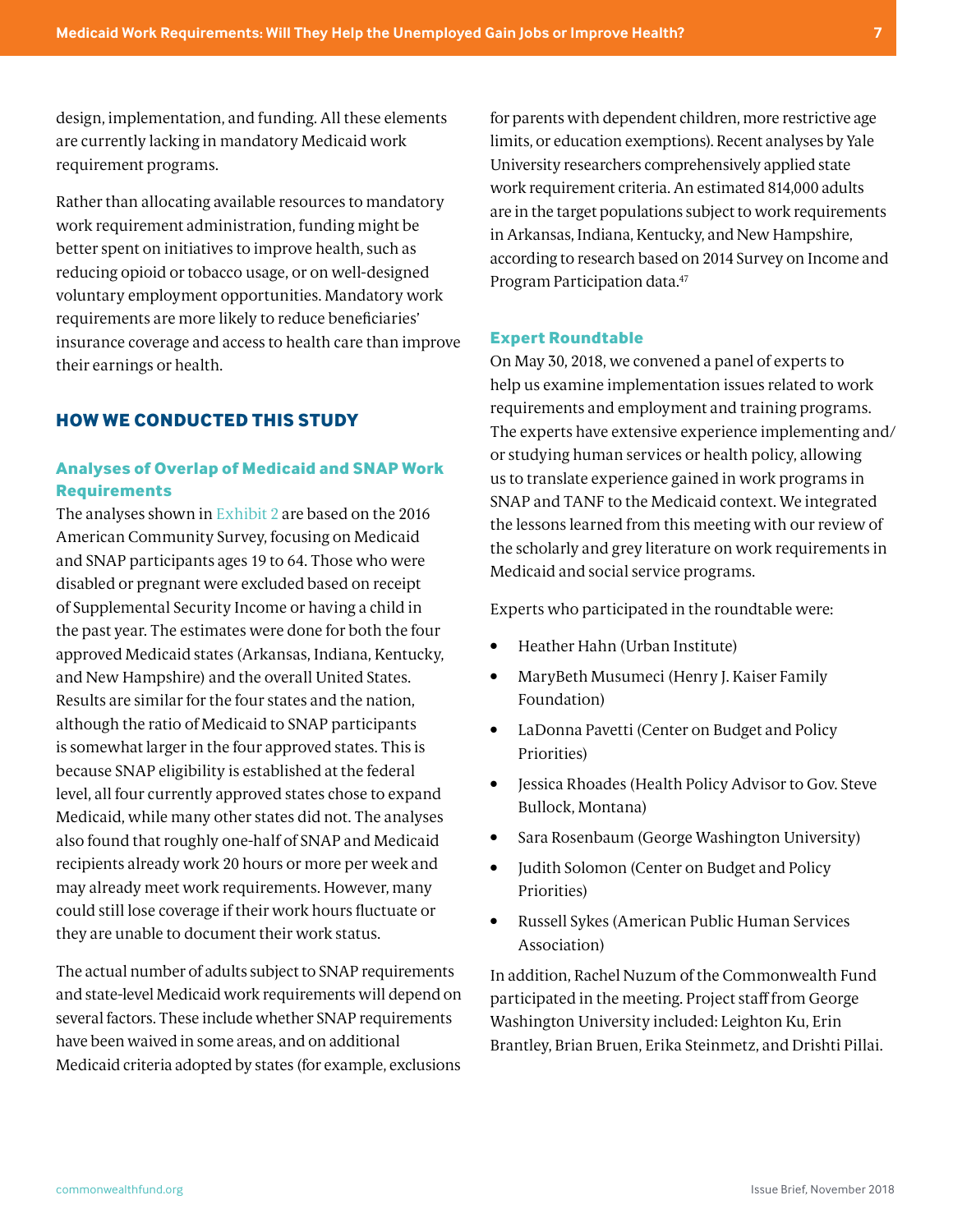#### <span id="page-7-0"></span>**NOTES**

[1.](#page-1-0) Donald Trump, ["Reducing Poverty in America by](https://www.federalregister.gov/documents/2018/04/13/2018-07874/reducing-poverty-in-america-by-promoting-opportunity-and-economic-mobility)  [Promoting Opportunity and Economic Mobility](https://www.federalregister.gov/documents/2018/04/13/2018-07874/reducing-poverty-in-america-by-promoting-opportunity-and-economic-mobility)," Executive Order 13828 of April 10, 2018, *Federal Register* 83, no. 72 (Apr. 13, 2018): 15941–44.

[2](#page-1-0). Brian Neale, "[Opportunities to Promote Work and](https://www.medicaid.gov/federal-policy-guidance/downloads/smd18002.pdf)  [Community Engagement Among Medicaid Beneficiaries](https://www.medicaid.gov/federal-policy-guidance/downloads/smd18002.pdf)," Letter to State Medicaid Directors, SMD: 18-002 (Center for Medicaid and CHIP Services, Jan. 11, 2018).

[3](#page-1-0). Jonathan Ingram and Nicholas Horton, *[The Future of](https://thefga.org/research/future-medicaid-reform-empowering-individuals-work/)  [Medicaid Reform: Empowering Individuals Through Work](https://thefga.org/research/future-medicaid-reform-empowering-individuals-work/)* (Foundation for Government Accountability, Nov. 14, 2017).

[4](#page-1-0). Katherine Baicker et al., "[The Impact of Medicaid](http://www.aeaweb.org/articles?id=10.1257/aer.104.5.322)  [on Labor Market Activity and Program Participation:](http://www.aeaweb.org/articles?id=10.1257/aer.104.5.322)  [Evidence from the Oregon Health Insurance Experiment](http://www.aeaweb.org/articles?id=10.1257/aer.104.5.322)," *American Economic Review* 104, no. 5 (May 2014): 322–28.

[5](#page-1-0). [Stewart v. Azar,](https://ecf.dcd.uscourts.gov/cgi-bin/show_public_doc?2018cv0152-74) 313 F.Supp.3d 237 (D.D.C. 2018); and Sara Rosenbaum, ["Medicaid Work Requirements: Inside](https://www.healthaffairs.org/do/10.1377/hblog20180702.144007/full/)  [The Decision Overturning Kentucky HEALTH's Approval,](https://www.healthaffairs.org/do/10.1377/hblog20180702.144007/full/)" *Health Affairs Blog,* July 2, 2018.

[6](#page-1-0). Sara Rosenbaum, "[What's Behind CMS' Decision](https://www.healthaffairs.org/do/10.1377/hblog20180729.592498/full/)  [to Open a New Comment Period for Kentucky's 1115](https://www.healthaffairs.org/do/10.1377/hblog20180729.592498/full/)  [Medicaid Work Demonstration?](https://www.healthaffairs.org/do/10.1377/hblog20180729.592498/full/)" *Health Affairs Blog,* July 30, 2018; and Dustin Pugel, ["Commenters on Kentucky's](https://kypolicy.org/commenters-on-kentuckys-proposed-barriers-to-medicaid-coverage-are-over-20-to-1-against-re-approval/)  [Proposed Barriers to Medicaid Coverage Are Over 20 to 1](https://kypolicy.org/commenters-on-kentuckys-proposed-barriers-to-medicaid-coverage-are-over-20-to-1-against-re-approval/)  [Against Re-Approval](https://kypolicy.org/commenters-on-kentuckys-proposed-barriers-to-medicaid-coverage-are-over-20-to-1-against-re-approval/)," *KY Policy Blog,* Kentucky Center for Economic Policy, Aug. 27, 2018.

[7](#page-1-0). Amy Goldstein, "[New Lawsuit Challenges Trump](https://www.washingtonpost.com/national/health-science/new-lawsuit-challenges-trump-administrations-support-for-medicaid-work-requirements/2018/08/14/dde88462-9ff0-11e8-8e87-c869fe70a721_story.html?utm_term=.f31a2c5e9706)  [Administration's Support for Medicaid Work](https://www.washingtonpost.com/national/health-science/new-lawsuit-challenges-trump-administrations-support-for-medicaid-work-requirements/2018/08/14/dde88462-9ff0-11e8-8e87-c869fe70a721_story.html?utm_term=.f31a2c5e9706)  [Requirements,](https://www.washingtonpost.com/national/health-science/new-lawsuit-challenges-trump-administrations-support-for-medicaid-work-requirements/2018/08/14/dde88462-9ff0-11e8-8e87-c869fe70a721_story.html?utm_term=.f31a2c5e9706)" *Washington Post,* Aug. 14, 2018; and Sara Rosenbaum, ["Medicaid Work Demonstration Legal](https://www.healthaffairs.org/do/10.1377/hblog20180914.426396/full/)  [Developments: Stewart v Azar; Bevin v Stewart; Gresham v](https://www.healthaffairs.org/do/10.1377/hblog20180914.426396/full/)  [Azar,](https://www.healthaffairs.org/do/10.1377/hblog20180914.426396/full/)" *Health Affairs Blog,* Sept.14, 2018.

[8](#page-1-0). Robert King, ["More Than 4,500 Lost Medicaid Coverage](https://www.washingtonexaminer.com/policy/healthcare/more-than-4-500-lost-medicaid-coverage-due-to-arkansas-work-rules-report)  [Due to Arkansas Work Rules: Report](https://www.washingtonexaminer.com/policy/healthcare/more-than-4-500-lost-medicaid-coverage-due-to-arkansas-work-rules-report)," *Washington Examiner,* Sept. 6, 2018.

[9.](#page-1-0) Jessica Greene, "[Medicaid Recipients' Early Experience](https://www.healthaffairs.org/do/10.1377/hblog20180904.979085/full/)  [with the Arkansas Medicaid Work Requirement,](https://www.healthaffairs.org/do/10.1377/hblog20180904.979085/full/)" *Health Affairs Blog,* Sept. 5, 2018.

[10](#page-1-0). Erin Brantley and Leighton Ku, ["Arkansas' Early](https://www.commonwealthfund.org/blog/2018/arkansas-early-experience-work-requirements)  [Experience with Work Requirements Signals Larger Losses](https://www.commonwealthfund.org/blog/2018/arkansas-early-experience-work-requirements)  [to Come](https://www.commonwealthfund.org/blog/2018/arkansas-early-experience-work-requirements)," *To the Point* (blog), Commonwealth Fund, Oct. 31, 2018.

[11](#page-1-0). Arkansas Department of Human Services, ["Arkansas](https://ccf.georgetown.edu/wp-content/uploads/2018/09/091218_AWReport_Final.pdf)  [Works Program: August 2018 Report,](https://ccf.georgetown.edu/wp-content/uploads/2018/09/091218_AWReport_Final.pdf)" slide presentation (Arkansas DHS, Aug. 2018).

[12.](#page-1-0) White House, Council of Economic Advisers, *[Expanding Work Requirements in Non-Cash Welfare](https://www.whitehouse.gov/wp-content/uploads/2018/07/Expanding-Work-Requirements-in-Non-Cash-Welfare-Programs.pdf)  [Programs](https://www.whitehouse.gov/wp-content/uploads/2018/07/Expanding-Work-Requirements-in-Non-Cash-Welfare-Programs.pdf)* (WH CEA, July 2018).

[13.](#page-1-0) Dan Bloom and Charles Michalopolous, *[How Welfare](https://www.mdrc.org/sites/default/files/full_393.pdf)  [and Work Policies Affect Employment and Income: A](https://www.mdrc.org/sites/default/files/full_393.pdf)  [Synthesis of Research](https://www.mdrc.org/sites/default/files/full_393.pdf)* (Manpower Demonstration Research Corporation, May 2001).

[14.](#page-1-0) LaDonna Pavetti, *[Work Requirements Don't Cut Poverty,](https://www.cbpp.org/research/poverty-and-inequality/work-requirements-dont-cut-poverty-evidence-shows)  [Evidence Shows](https://www.cbpp.org/research/poverty-and-inequality/work-requirements-dont-cut-poverty-evidence-shows)* (Center on Budget and Policy Priorities, updated June 7, 2016); Jeffrey Grogger and Lynn A. Karoly, *[Welfare Reform: Effects of a Decade of Change](http://www.hup.harvard.edu/catalog.php?isbn=9780674018914)* (Harvard University Press, 2005); and Gayle Hamilton et al., *[National](https://www.mdrc.org/sites/default/files/full_391.pdf)  [Evaluation of Welfare-to-Work Strategies: How Effective](https://www.mdrc.org/sites/default/files/full_391.pdf)  [Are Different Welfare-to-Work Approaches? Five-Year](https://www.mdrc.org/sites/default/files/full_391.pdf)  [Adult and Child Impacts for Eleven Programs](https://www.mdrc.org/sites/default/files/full_391.pdf)* (Manpower Demonstration Research Corporation, Dec. 2001).

[15.](#page-1-0) Marcia Gibson et al., "[Welfare-to-Work Interventions](https://www.cochranelibrary.com/cdsr/doi/10.1002/14651858.CD009820.pub3/full)  [and Their Effects on the Mental and Physical Health of](https://www.cochranelibrary.com/cdsr/doi/10.1002/14651858.CD009820.pub3/full)  [Lone Parents and Their Children](https://www.cochranelibrary.com/cdsr/doi/10.1002/14651858.CD009820.pub3/full)" (review), *Cochrane Database of Systematic Reviews,* Feb. 26, 2018, Issue 2, Art. No.: CD00982.

[16.](#page-2-0) See, for example: Harald Schmidt and Allison Hoffman, ["The Ethics of Medicaid's Work Requirements and](https://jamanetwork.com/journals/jama/article-abstract/2681081)  [Other Personal Responsibility Policies](https://jamanetwork.com/journals/jama/article-abstract/2681081)," *Journal of the American Medical Association* 319, no. 22 (June 12, 2018): 1265–66; MaryBeth Musumeci, Rachel Garfield, and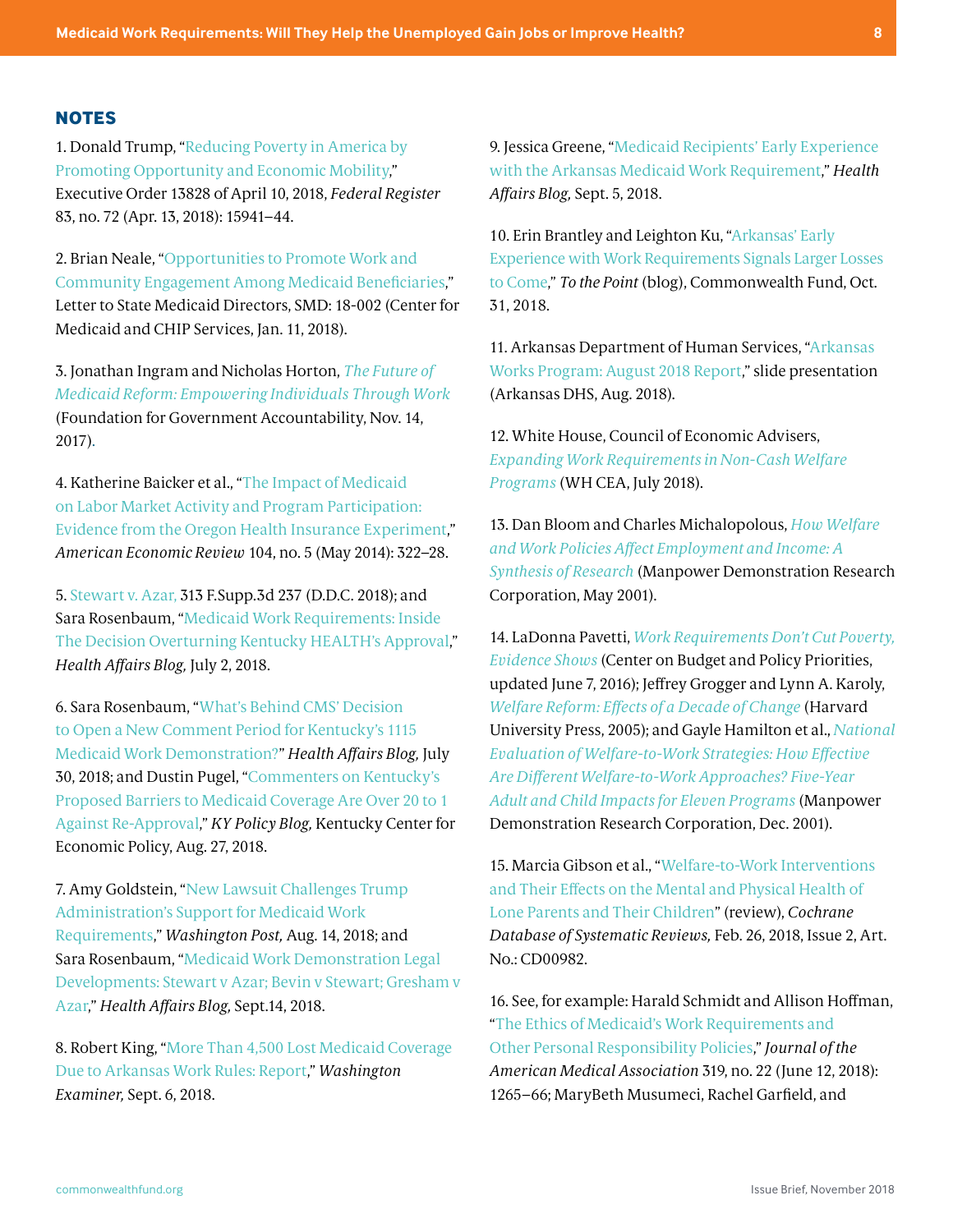<span id="page-8-0"></span>Robin Rudowitz, *[Medicaid and Work Requirements: New](https://www.kff.org/medicaid/issue-brief/medicaid-and-work-requirements-new-guidance-state-waiver-details-and-key-issues/)  [Guidance, State Waiver Details and Key Issues](https://www.kff.org/medicaid/issue-brief/medicaid-and-work-requirements-new-guidance-state-waiver-details-and-key-issues/)* (Henry J. Kaiser Family Foundation, Jan. 2018); Leighton Ku and Erin Brantley, ["Myths About the Medicaid Expansion](https://www.healthaffairs.org/do/10.1377/hblog20170306.059021/full/)  [and the 'Able-Bodied](https://www.healthaffairs.org/do/10.1377/hblog20170306.059021/full/),'" *Health Affairs Blog,* Mar. 6, 2017; Sara Rosenbaum et al., "[State 1115 Proposals to Reduce](http://www.commonwealthfund.org/publications/blog/2018/jan/state-1115-proposals-to-reduce-medicaid-eligibility)  [Medicaid Eligibility: Assessing Their Scope and Projected](http://www.commonwealthfund.org/publications/blog/2018/jan/state-1115-proposals-to-reduce-medicaid-eligibility)  [Impact,](http://www.commonwealthfund.org/publications/blog/2018/jan/state-1115-proposals-to-reduce-medicaid-eligibility)" *To the Point* (blog), Commonwealth Fund, Jan. 11, 2018; Aviva Aron-Dine, Raheem Chaudry, and Matt Broaddus, [Many Working People Could Lose Health](https://www.cbpp.org/research/health/many-working-people-could-lose-health-coverage-due-to-medicaid-work-requirements)  [Coverage Due to Medicaid Work Requirements](https://www.cbpp.org/research/health/many-working-people-could-lose-health-coverage-due-to-medicaid-work-requirements) (Center on Budget and Policy Priorities, Apr. 2018); Heather Hahn, *[Work Requirements in Safety Net Programs: Lessons for](https://www.urban.org/research/publication/work-requirements-safety-net-programs)  [Medicaid from TANF and SNAP](https://www.urban.org/research/publication/work-requirements-safety-net-programs)* (Urban Institute, Apr. 2018); and Rachel Garfield, Robin Rudowitz and MaryBeth Musumeci, *[Implications of a Medicaid Work Requirement:](http://files.kff.org/attachment/Issue-Brief-Implications-of-a-Medicaid-Work-Requirement-National-Estimates-of-Potential-Coverage-Losses)  [National Estimates of Potential Coverage Losses](http://files.kff.org/attachment/Issue-Brief-Implications-of-a-Medicaid-Work-Requirement-National-Estimates-of-Potential-Coverage-Losses)* (Henry J. Kaiser Family Foundation, June 2018).

[17](#page-2-0). Arkansas DHS, "Arkansas Works Program," 2018.

[18](#page-2-0). Brian Neale, [Approval Letter from the Center for](https://kaiserhealthnews.files.wordpress.com/2018/01/kentucky-1115-memo-and-approval-ltr.pdf)  [Medicaid and CHIP Services,](https://kaiserhealthnews.files.wordpress.com/2018/01/kentucky-1115-memo-and-approval-ltr.pdf) to Adam Meier, Deputy Chief of Staff to Kentucky Governor Matthew Bevin, Jan. 12, 2018.

[19.](#page-2-0) Lewin Group, *[Healthy Indiana Plan 2.0: Interim](https://www.in.gov/fssa/files/Lewin_IN%20HIP%202%200%20Interim%20Evaluation%20Report_FINAL.pdf)  [Evaluation Report](https://www.in.gov/fssa/files/Lewin_IN%20HIP%202%200%20Interim%20Evaluation%20Report_FINAL.pdf)* (Lewin, July 6, 2016).

[20.](#page-2-0) Hannah Katch, *[Promising Montana Program Offers](https://www.cbpp.org/research/health/promising-montana-program-offers-services-to-help-medicaid-enrollees-succeed-in-the)  [Services to Help Medicaid Enrollees Succeed in the](https://www.cbpp.org/research/health/promising-montana-program-offers-services-to-help-medicaid-enrollees-succeed-in-the)  [Workforce](https://www.cbpp.org/research/health/promising-montana-program-offers-services-to-help-medicaid-enrollees-succeed-in-the)* (Center on Budget and Policy Priorities, updated Apr. 25, 2018).

[21](#page-2-0). Montana Department of Labor and Industry, *[HELP-Link Program Update](https://dphhs.mt.gov/Portals/85/Documents/healthcare/March%202018%20HELP_Link_Fact_Sheet.pdf)* (Montana DLI, Mar. 2018); and Montana Department of Labor and Industry, *[HELP-Link](https://lmi.mt.gov/Portals/135/Publications/LMI-Pubs/Special%20Reports%20and%20Studies/HELP-Link%20Year%20End%20Report.pdf)  [Program: 2016 Annual Report](https://lmi.mt.gov/Portals/135/Publications/LMI-Pubs/Special%20Reports%20and%20Studies/HELP-Link%20Year%20End%20Report.pdf)* (Montana DLI, 2016).

[22.](#page-2-0) University of Montana, Bureau of Business and Economic Research, *[The Economic Impact of Medicaid](https://mthcf.org/wp-content/uploads/2018/04/BBER-MT-Medicaid-Expansion-Report_4.11.18.pdf)  [Expansion in Montana](https://mthcf.org/wp-content/uploads/2018/04/BBER-MT-Medicaid-Expansion-Report_4.11.18.pdf)* (Report to the Montana Healthcare Foundation and Headwaters Foundation, Apr. 2018).

[23.](#page-3-0) Greene, "Medicaid Recipients' Early Experience," 2018.

[24](#page-3-0). Arkansas Department of Human Services, *[Arkansas](https://www.medicaid.gov/Medicaid-CHIP-Program-Information/By-Topics/Waivers/1115/downloads/ar/Health-Care-Independence-Program-Private-Option/ar-works-qtrly-rpt-apr-jun-2018.pdf)  [Works Section 1115 Demonstration Waiver Quarterly](https://www.medicaid.gov/Medicaid-CHIP-Program-Information/By-Topics/Waivers/1115/downloads/ar/Health-Care-Independence-Program-Private-Option/ar-works-qtrly-rpt-apr-jun-2018.pdf)  [Report: April 1, 2018–June 30, 2018](https://www.medicaid.gov/Medicaid-CHIP-Program-Information/By-Topics/Waivers/1115/downloads/ar/Health-Care-Independence-Program-Private-Option/ar-works-qtrly-rpt-apr-jun-2018.pdf)* (AR DHS, 2018).

[25.](#page-3-0) LaDonna Pavetti and Judith Solomon, communication at roundtable, May 30, 2018.

[26.](#page-3-0) Heather Hahn and LaDonna Pavetti, communication at roundtable, May 30, 2018.

[27.](#page-3-0) Jessica Rhoades, communication at roundtable, May 30, 2018.

[28.](#page-3-0) Benjamin D. Sommers et al., "[New Approaches in](https://www.commonwealthfund.org/publications/journal-article/2018/jun/new-approaches-medicaid)  [Medicaid: Work Requirements, Health Savings Accounts](https://www.commonwealthfund.org/publications/journal-article/2018/jun/new-approaches-medicaid)  [and Health Care Access](https://www.commonwealthfund.org/publications/journal-article/2018/jun/new-approaches-medicaid)," *Health Affairs,* published online June 20, 2018.

[29](#page-3-0). Ku, "Myths About the Medicaid Expansion," 2017.

[30.](#page-3-0) Jeffrey Grogger, Steven Haider, and Jacob Alex Klerman, *[Why Did the Welfare Rolls Fall During the 1990s? The](https://www.rand.org/pubs/drafts/DRU3004.html)  [Importance of Entry,](https://www.rand.org/pubs/drafts/DRU3004.html)* draft (RAND Corporation, 2003); and MaryBeth Musumeci and Julia Zur, *[Medicaid Enrollees and](https://www.kff.org/medicaid/issue-brief/medicaid-enrollees-and-work-requirements-lessons-from-the-tanf-experience/)  [Work Requirements: Lessons from the TANF Experience](https://www.kff.org/medicaid/issue-brief/medicaid-enrollees-and-work-requirements-lessons-from-the-tanf-experience/)* (Henry J. Kaiser Family Foundation, Aug. 2017).

[31.](#page-3-0) Sara Rosenbaum, communication at roundtable, May 30, 2018; and Arkansas DHS, "Arkansas Works Program," 2018.

[32](#page-3-0). Erin Brantley and Leighton Ku, ["A First Glance at](https://www.healthaffairs.org/do/10.1377/hblog20180812.221535/full/)  [Medicaid Work Requirements in Arkansas: More Than](https://www.healthaffairs.org/do/10.1377/hblog20180812.221535/full/)  [One-Quarter Did Not Meet Requirement](https://www.healthaffairs.org/do/10.1377/hblog20180812.221535/full/)," *Health Affairs Blog,* Aug. 13, 2018; and Arkansas DHS, "Arkansas Works Program," 2018.

[33.](#page-3-0) Benjamin Hardy, "[Work Requirement Bars over 4,000](https://www.arktimes.com/arkansas/work-requirement-bars-over-4000-from-receiving-medicaid-coverage/Content?oid=23041407)  [from Receiving Medicaid Coverage](https://www.arktimes.com/arkansas/work-requirement-bars-over-4000-from-receiving-medicaid-coverage/Content?oid=23041407)," *Arkansas Times,* Sept. 13, 2018*.*

[34.](#page-4-0) David M. Silvestri, Margaret L. Holland, and Joseph S. Ross, "[State-Level Population Estimates of Individuals](https://jamanetwork.com/journals/jamainternalmedicine/article-abstract/2701628)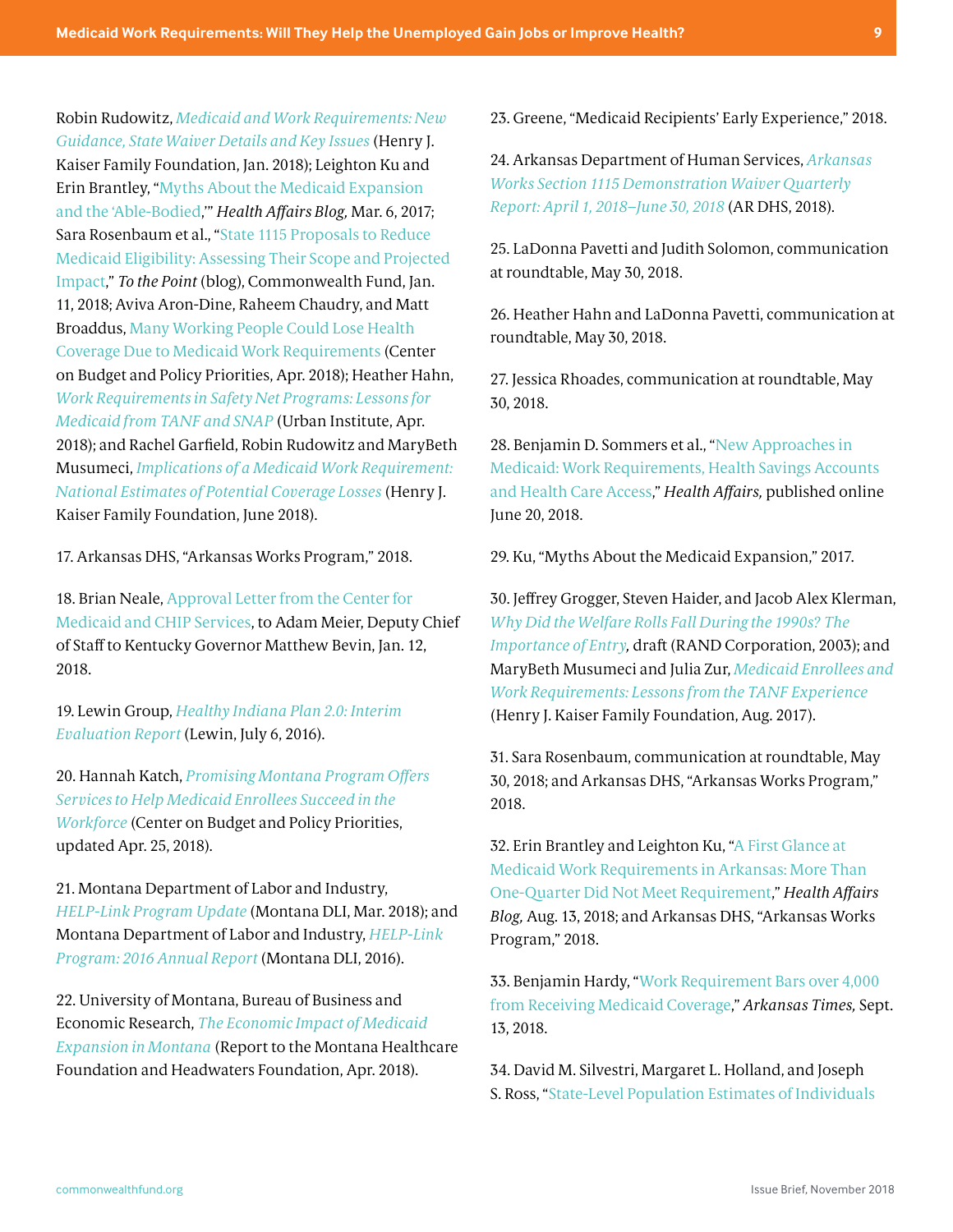<span id="page-9-0"></span>[Subject to and Not Meeting Proposed Medicaid Work](https://jamanetwork.com/journals/jamainternalmedicine/article-abstract/2701628)  [Requirements](https://jamanetwork.com/journals/jamainternalmedicine/article-abstract/2701628)," *JAMA Internal Medicine,* published online Sept. 10, 2018.

[35.](#page-4-0) Anuj Gangopadhyaya and Genevieve M. Kenney, *[Updated: Who Could Be Affected by Kentucky's Medicaid](https://www.urban.org/research/publication/updated-who-could-be-affected-kentuckys-medicaid-work-requirements-and-what-do-we-know-about-them)  [Work Requirements, and What Do We Know About Them?](https://www.urban.org/research/publication/updated-who-could-be-affected-kentuckys-medicaid-work-requirements-and-what-do-we-know-about-them)* (Urban Institute, Mar. 26, 2018); and Anuj Gangopadhyaya et al., *[Medicaid Work Requirements in Arkansas: Who](https://www.urban.org/research/publication/medicaid-work-requirements-arkansas)  [Could Be Affected, and What Do We Know About Them?](https://www.urban.org/research/publication/medicaid-work-requirements-arkansas)* (Urban Institute, May 24, 2018).

[36.](#page-4-0) Russell Sykes, "[Weighing the Impact: The Potential](https://trayinc.cld.bz/Policy-and-Practice/P-P-April-Issue-2018)  [Positives and Negatives of Expanding Work Requirements](https://trayinc.cld.bz/Policy-and-Practice/P-P-April-Issue-2018)  [Across Multiple Health and Human Services Programs](https://trayinc.cld.bz/Policy-and-Practice/P-P-April-Issue-2018)," *Policy and Practice* 76, no. 2, (Apr. 2018): 20–23, 35.

[37.](#page-5-0) LaDonna Pavetti, "[Farm Bill Funding for Work](https://www.cbpp.org/blog/farm-bill-funding-for-work-programs-wont-buy-much)  [Programs Won't Buy Much](https://www.cbpp.org/blog/farm-bill-funding-for-work-programs-wont-buy-much)," *Off the Charts* (blog), Center on Budget and Policy Priorities, Apr. 16, 2018.

[38.](#page-5-0) LaDonna Pavetti, *[Opportunity-Boosting Job](https://www.cbpp.org/research/poverty-and-inequality/opportunity-boosting-job-preparedness-takes-significant-investment)  [Preparedness Takes Significant Investment, Evidence Shows](https://www.cbpp.org/research/poverty-and-inequality/opportunity-boosting-job-preparedness-takes-significant-investment)* (Center on Budget and Policy Priorities, Apr. 2018).

[39.](#page-5-0) Deborah Kogan, Anne Paprock, and Hannah Diaz, *[Supplemental Nutrition Assistance Program \(SNAP\)](https://fns-prod.azureedge.net/sites/default/files/ops/SNAPEandTBestPractices.pdf)  [Employment and Training \(E&T\) Best Practices Study: Final](https://fns-prod.azureedge.net/sites/default/files/ops/SNAPEandTBestPractices.pdf)  [Report](https://fns-prod.azureedge.net/sites/default/files/ops/SNAPEandTBestPractices.pdf)* (Prepared by Social Policy Research Associates for the U.S. Department of Agriculture, Food and Nutrition Service, Nov. 2016).

[40.](#page-5-0) Liz Schott, Ife Floyd, and Ashley Burnside, *[How States](https://www.cbpp.org/research/family-income-support/how-states-use-funds-under-the-tanf-block-grant)  [Use Funds Under the TANF Block Grant](https://www.cbpp.org/research/family-income-support/how-states-use-funds-under-the-tanf-block-grant)* (Center on Budget and Policy Priorities, updated Apr. 2, 2018).

[41.](#page-5-0) U.S. Department of Agriculture, *[2019 President's](https://www.obpa.usda.gov/32fns2019notes.pdf)  [Budget: Food and Nutrition Service,](https://www.obpa.usda.gov/32fns2019notes.pdf)* explanatory notes (USDA, n.d.).

[42.](#page-5-0) Tazra Mitchell, *[Contrary to Rhetoric, Trump Budget](https://www.cbpp.org/research/federal-budget/contrary-to-rhetoric-trump-budget-would-make-it-harder-for-many-to-work-gain)  [Would Make It Harder for Many to Work, Gain Skills to Get](https://www.cbpp.org/research/federal-budget/contrary-to-rhetoric-trump-budget-would-make-it-harder-for-many-to-work-gain)  [Ahead](https://www.cbpp.org/research/federal-budget/contrary-to-rhetoric-trump-budget-would-make-it-harder-for-many-to-work-gain)* (Center on Budget and Policy Priorities, Mar. 2018); and Katie Spiker, "[Senate Advances FY2019 Labor-HHS](https://m.nationalskillscoalition.org/news/blog/senate-advances-fy2019-labor-hhs-spending-bill) 

[Spending Bill](https://m.nationalskillscoalition.org/news/blog/senate-advances-fy2019-labor-hhs-spending-bill)," *Skills Blog,* National Skills Coalition, Sept. 19, 2018.

[43.](#page-5-0) Mitchell, *Contrary to Rhetoric,* 2018.

[44](#page-5-0). Deborah Yetter, ["Bevin's Medicaid Changes Actually](https://www.courier-journal.com/story/news/politics/2018/02/14/kentucky-medicaid-changes-bevin-work-requriements/319384002/)  [Mean Kentucky Will Pay More to Provide Health Care](https://www.courier-journal.com/story/news/politics/2018/02/14/kentucky-medicaid-changes-bevin-work-requriements/319384002/)," *Louisville Courier Journal,* Feb. 14, 2018.

[45.](#page-5-0) Benjamin Hardy, "[Despite Exemptions, Medicaid Work](https://www.kark.com/news/health/despite-exemptions-medicaid-work-requirements-may-cause-coverage-losses/1239347531)  [Requirements May Cause Coverage Losses,](https://www.kark.com/news/health/despite-exemptions-medicaid-work-requirements-may-cause-coverage-losses/1239347531)" KARK.com, June 14, 2018.

[46.](#page-5-0) MaryBeth Musumeci, Robin Rudowitz, and Cornelia Hall, *[An Early Look at Implementation of Medicaid](http://files.kff.org/attachment/Issue-Brief-An-Early-Look-at-Implementation-of-Medicaid-Work-Requirements-in-Arkansas)  [Work Requirements in Arkansas](http://files.kff.org/attachment/Issue-Brief-An-Early-Look-at-Implementation-of-Medicaid-Work-Requirements-in-Arkansas)* (Henry J. Kaiser Family Foundation, Oct. 2018).

[47.](#page-6-0) Silvestri, Holland, and Ross, "State-Level Population Estimates," 2018.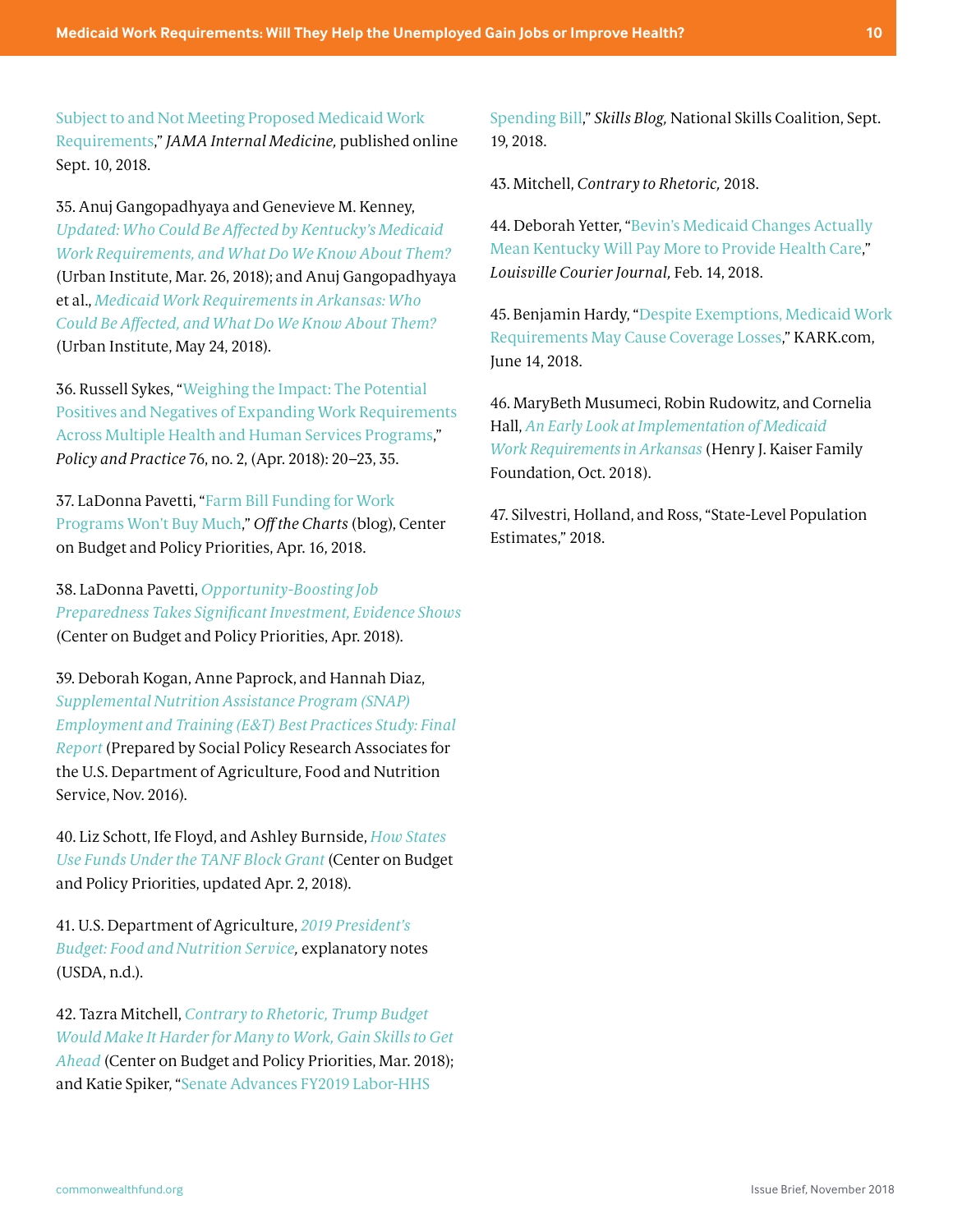#### **ABOUT THE AUTHORS**

*All the authors are members of the Center for Health Policy Research in the Department of Health Policy and Management within the Milken Institute School of Public Health at the George Washington University in Washington, D.C. In January 2017, they authored reports about the effects of repealing key components of the Affordable Care Act.*

**Leighton Ku, Ph.D., M.P.H.,** is a professor of health policy and management and director, Center for Health Policy Research. He has conducted health policy and health services research for over 25 years, focusing on topics like health reform, Medicaid, and the health care safety net. He has authored articles in *Health Affairs, New England Journal of Medicine, American Journal of Public Health,* the Cato Institute's *Economic Development Bulletin,* and other journals. He is on the board of the District of Columbia's Health Benefits Exchange Authority.

**Erin Brantley, M.P.H., Ph.D. (cand.),** is a senior research associate. Her research interests focus on using rigorous quantitative and qualitative methods to improve health care and health policy. She has examined issues including the health care safety net and the use of preventive services by low-income populations.

**Erika Steinmetz, M.B.A.,** is a senior research scientist with extensive research experience encompassing Medicare, Medicaid, and private insurance. Ms. Steinmetz's expertise is in analyzing complex data sources to advance our understanding of public health problems. She previously worked at the Association of American Medical Colleges and the Census Bureau.

**Brian K. Bruen, M.S., Ph.D. (cand.),** is a lead research scientist with more than 20 years of experience in health policy analysis, focused primarily on Medicaid, Medicare, and pharmaceutical benefit programs. Mr. Bruen is also a lecturer, teaching applied statistics and pharmaceutical policy at the graduate level. He previously worked at Avalere Health, the National Association of Chain Drug Stores, and the Urban Institute.

**Drishti Pillai, M.P.H., Ph.D. (cand.),** is a full-time Ph.D. student in health policy. Her research interests focus on analyzing health care access and utilization for low-income individuals, immigrants, and other vulnerable populations. She has examined changes in opioid use among low-income populations across Medicaid and non-Medicaid expansion states.

*Editorial support was provided by Barbara Benson.*

#### **ACKNOWLEDGMENTS**

We gratefully acknowledge contributions of our expert roundtable members and other knowledgable experts such as Jenny Kenney of the Urban Institute, Jessica Greene of Baruch College, and Hannah Katch of the Center on Budget and Policy Priorities. We also thank Sara Collins, Chris Hollander, and their colleagues at the Commonwealth Fund for support and guidance.

**For more information about this brief, please contact:** Leighton Ku, Ph.D., M.P.H. Director, Center for Health Policy Research Department of Health Policy and Management Milken Institute School of Public Health George Washington University lku@gwu.edu

#### **About the Commonwealth Fund**

The mission of the Commonwealth Fund is to promote a highperforming health care system that achieves better access, improved quality, and greater efficiency, particularly for society's most vulnerable, including low-income people, the uninsured, and people of color. Support for this research was provided by the Commonwealth Fund. The views presented here are those of the authors and not necessarily those of the Commonwealth Fund or its directors, officers, or staff.